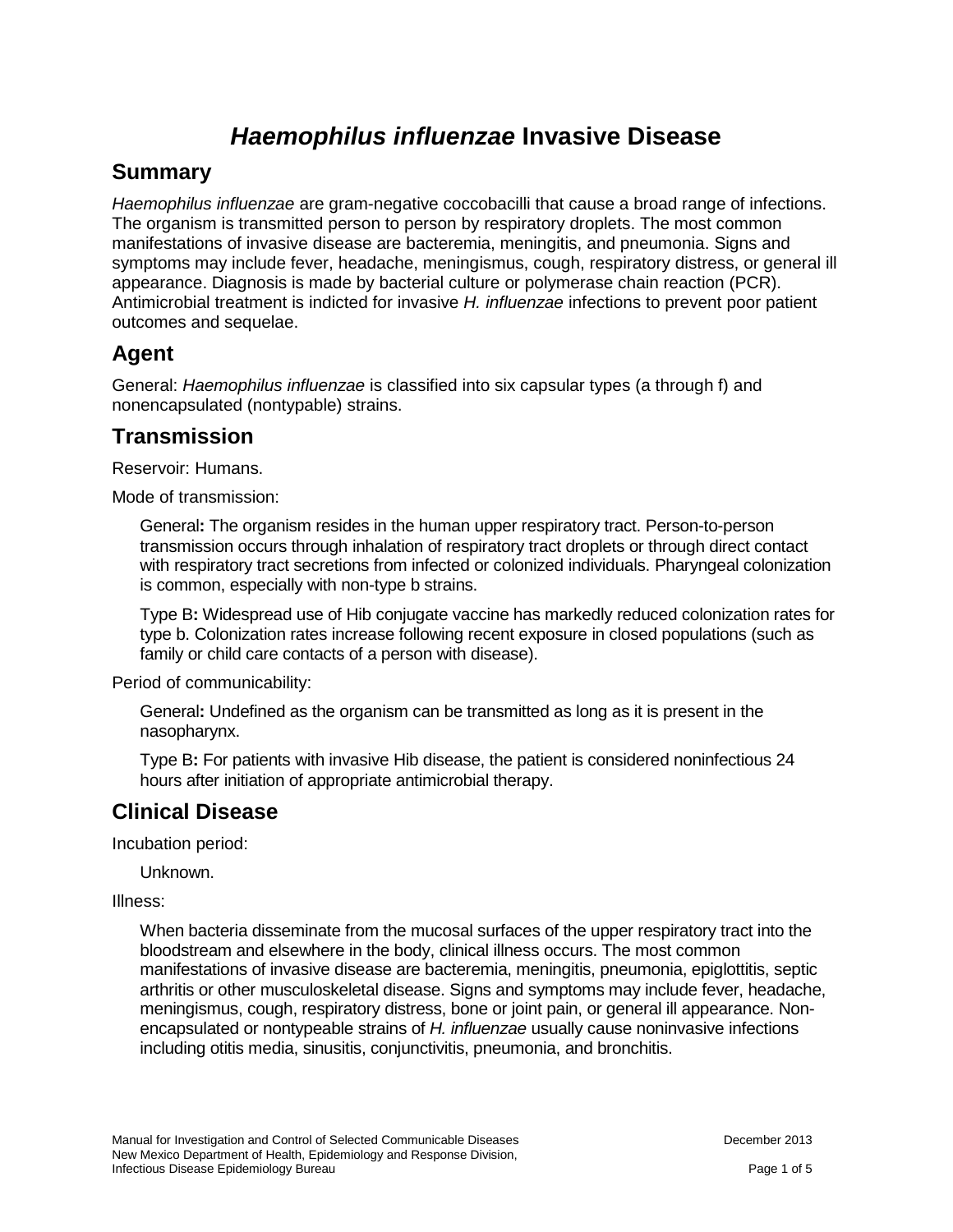## **Laboratory Diagnosis**

Culture: *H. influenzae* can be cultured from blood, cerebrospinal fluid (CSF), synovial fluid, sputum, and pleural fluid. A gram stain of infected body fluid can demonstrate the organism and allow a presumptive diagnosis to be made. All *H. influenzae* isolates associated with invasive disease must be serotyped (which is performed at New Mexico Department of Health Scientific Laboratory Division).

Antigen detection: Because the type b capsular antigen can be detected in body fluids, including urine, blood, and CSF of patients, clinicians often request a rapid antigen detection test for diagnosis of Hib disease. Antigen detection may be used as an adjunct to culture, particularly in the diagnosis of patients who have received antimicrobial agents before specimens are obtained for culture. The method for antigen detection is latex agglutination (LA). LA is a rapid and sensitive method used to detect Hib capsular polysaccharide antigen in CSF, serum, urine, pleural fluid, or joint fluid but false negative and false positive reactions can occur.

If the Hib antigen is detected in CSF but a positive result is not obtained from culture of sterile site, the patient should be considered as having a probable case of Hib disease and reported as such. Because antigen detection tests can be positive in urine and serum of persons without invasive Hib disease, persons who are identified exclusively by positive antigen tests in urine or serum should not be reported as cases. Real-time PCR detects DNA of all *H. influenzae* in blood, CSF, or other clinical specimens. A major advantage of PCR is that it allows for detection of *H. influenzae* from clinical samples in which the organism could not be detected by culture methods, such as when a patient has been treated with antibiotics before a clinical specimen is obtained for culture. Even when the organisms are nonviable following antimicrobial treatment, PCR can still detect *H. influenzae* DNA. Isolation of the bacterium is needed to confirm *H. influenzae* invasive disease, determine the serotype, and test for antimicrobial susceptibility.

### **Treatment**

Patients with invasive *H. influenzae* must receive antimicrobial therapy. The choice of specific therapy should take into account local antibiotic susceptibility patterns of invasive isolates. Treatment decisions are made by the patient's health care provider; consultation with infectious disease specialists can be beneficial in treating invasive infections.

### **Surveillance**

Case Definition:

*Confirmed* – A clinically compatible case associated with isolation of *H. influenzae* by culture from a normally sterile site.

*Probable* – A clinically compatible case with detection of *H. influenzae* antigen in CSF.

Reporting:

Report all suspected, probable or confirmed cases of invasive *H. influenzae* immediately to the Epidemiology and Response Division (ERD) at 505-827-0006. Information needed includes: patient's name, age, sex, race, ethnicity, home address, home phone number, occupation and health care provider.

Case Investigation:

Use the Bacterial Meningitis Invasive Respiratory Disease (BMIRD) Form to complete the investigation. Information should also be entered into NM-EDSS per established procedures.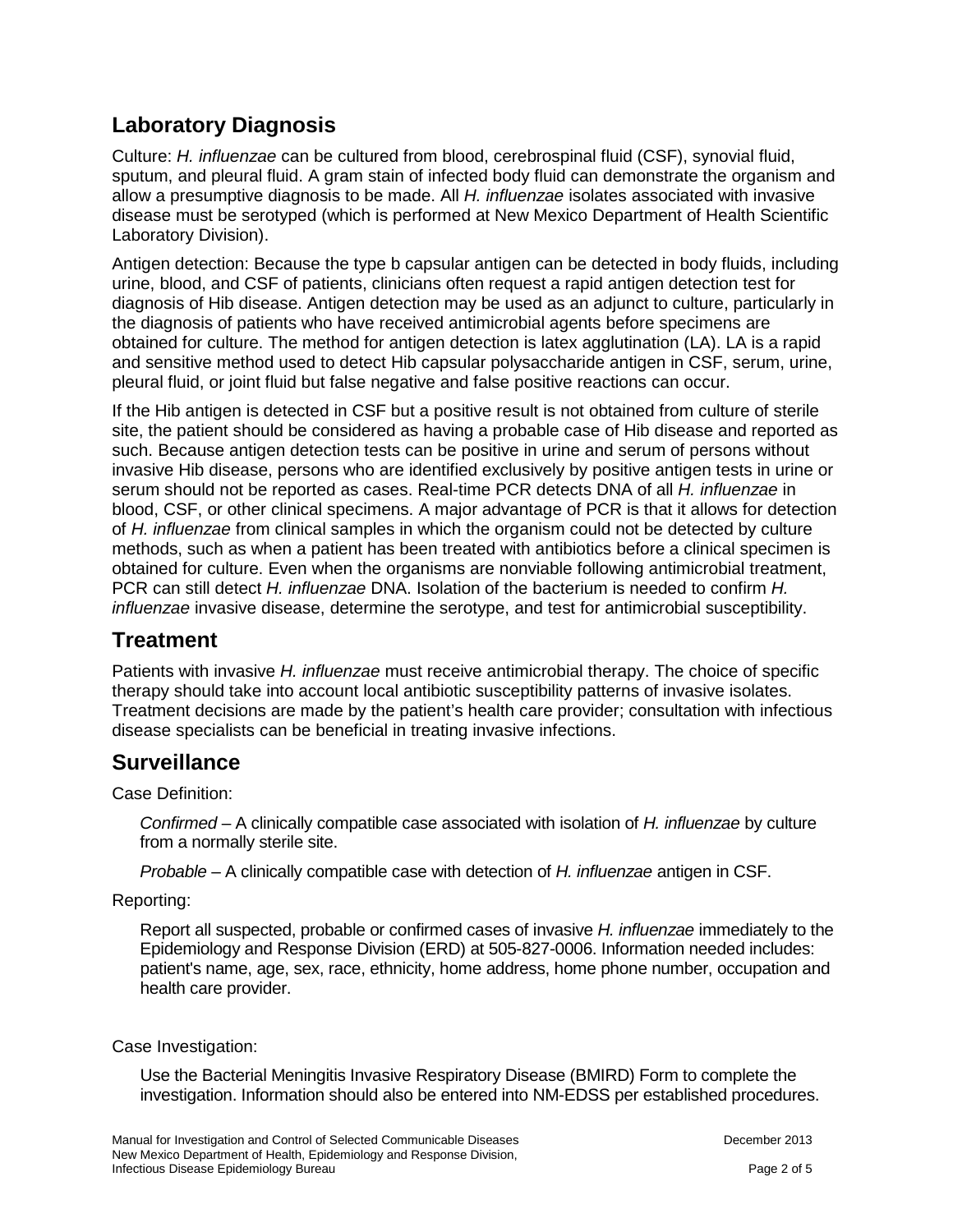# **Control Measures (type b only)**

- 1. Case management
	- 1.1. Isolation: For hospitalized patients with invasive Hib disease, droplet precautions should be used for 24 hours after initiation of antimicrobial therapy.
	- 1.2. Prophylaxis: Treatment of Hib disease with cefotaxime or ceftriaxone eradicates Hib colonization. Therefore, there is no need for prophylaxis of an index case that has been adequately treated with those medications. However, an index case who has been treated with meropenem, ampicillin or chloramphenicol, and who is younger than 2 years old or who have a susceptible household contact, should receive rifampin prophylaxis at the end of therapy for invasive infection.
- 2. Contact management
	- 2.1. Isolation: Not applicable.
	- 2.2. Indications and Guidelines for Rifampin Chemoprophylaxis for Contacts of Index Cases of Invasive Haemophilus influenzae, type b (Hib) disease.

Type b: Chemoprophylaxis with rifampin is indicated for close contacts of patients with invasive *Haemophilus influenzae* type b (Hib) disease. Two Hib conjugate vaccines are currently licensed for routine immunization in infants. Prior to introduction of *H. influenzae* type b (Hib) conjugate vaccine, the majority of invasive disease in children was caused by type b. The epidemiology of invasive H. influenzae infection has changed in the post-Hib vaccination era, with the majority of the disease now caused by nontypeable *H. influenzae* in all age groups. Rifampin should be given orally once a day for four days, in a dose of 20 mg/kg (maximum daily dose 600 mg). For infants aged less than one month, the dose is not well established 10 mg/kg has been recommended by some experts. The adult dose is 600 mg.

Prophylaxis Recommended:1. For all household contacts<sup>1</sup> (except pregnant women) in the following circumstances:

> a. Household with at least one contact younger than 4 years of age who is unimmunized or incompletely immunized $2^2$

b. Household with a child younger than 12 months of age who has not completed the primary Hib series

c. Household with a contact who is an immunocompromised child, regardless of that child's Hib immunization status

2. For preschool and child care center contacts when two or more cases of Hib invasive disease have occurred within 60 days.

3. For index patient, if younger than 2 years old or a member of a household with a susceptible contact and treated with a regimen other than cefotaxime or ceftriaxone, chemoprophylaxis usually is provided just before discharge from the hospital

#### Prophylaxis NOT Recommended:

1. For occupants of households with no children younger than 4 years old other than the index patient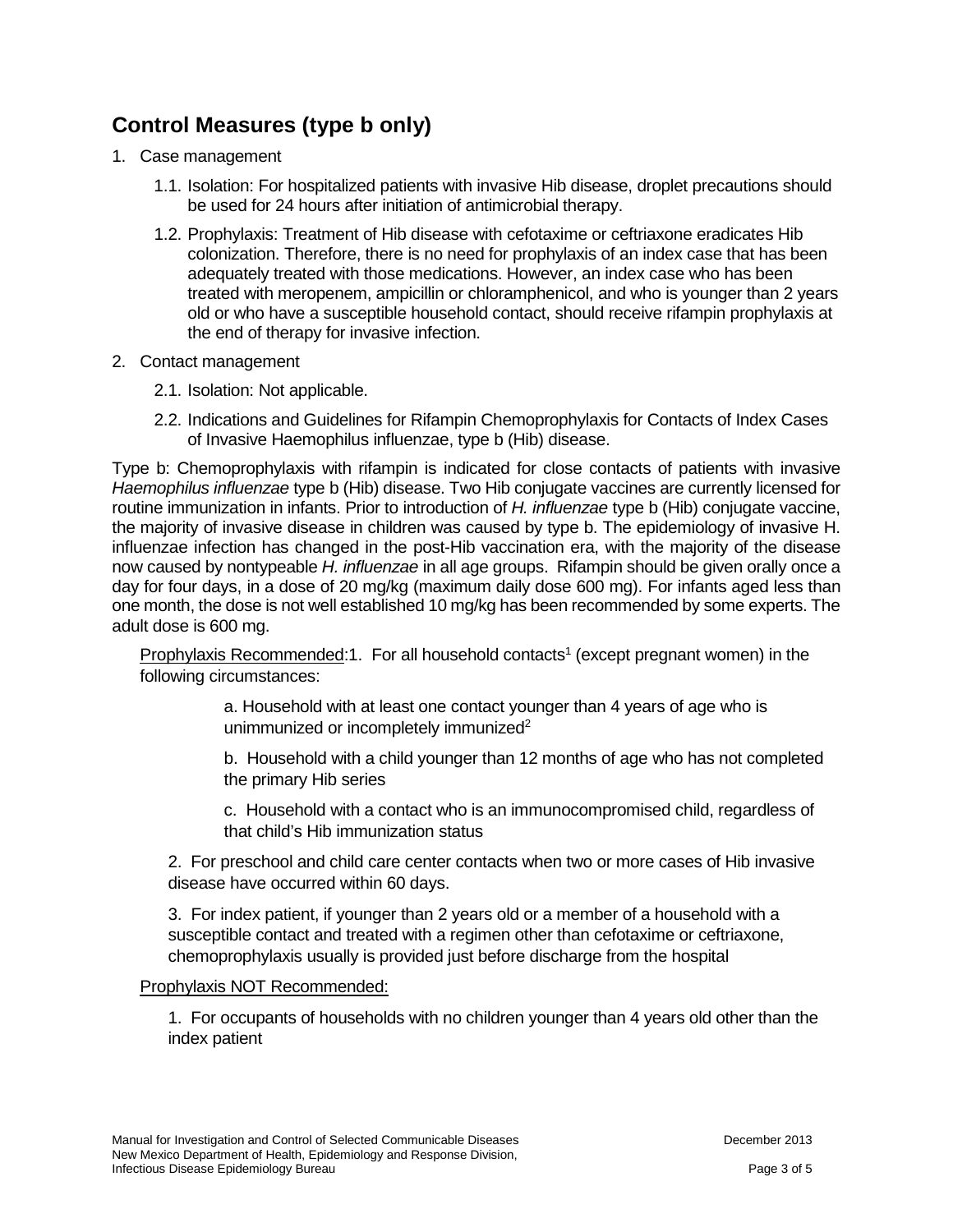2. For occupants of households when all household contacts 12 through 48 months of age have completed their Hib immunization series and when household contacts younger than 12 months of age have completed their primary series of Hib immunizations.

3. Not routinely recommended for preschool and child care contacts of one index case. Consult with a medical epidemiologist for specific guidance.

4. For pregnant women

Prophylaxis is not recommended for contacts of cases with non-type b invasive infection.

1. It is unknown whether persons (particularly young children) in contact with a person with invasive non-type b *H. influenzae* disease are at increased risk for disease. Also unknown is whether chemoprophylaxis is efficacious under these circumstances. There have been very few documented cases of secondary disease in close contacts of invasive non-type b *H. influenzae* disease. Therefore, currently, ERD does not recommend chemoprophylaxis for contacts of non-type b H. influenzae cases. 2. Testing of asymptomatic contacts is not recommended

<sup>1</sup> Defined as people residing with the index patient or nonresidents who spent four or more hours with the index case for at least 5 of the 7 days preceding the day of hospital admission of the index case.

 $2$  Complete immunization is defined as having had at least one dose of conjugate vaccine at 15 months of age or older; two doses between 12 and 14 months of age; or 2 or 3 dose primary series depending on vaccine type (see below Vaccine Section).

2.3. Surveillance

Careful observation of exposed unimmunized or incompletely immunized household, child care, or nursery contacts is essential. Exposed children who develop a febrile illness should be evaluated immediately.

#### **Vaccination**

The Advisory Committee on Immunization Practices (ACIP) is a group of medical and public health experts that develop recommendations on use of vaccines in the US, recommendations for the use of Hib vaccine in children and adolescents aged 18 years or younger can be found at: [https://www.cdc.gov/vaccines/schedules/hcp/child-adolescent.html.](https://www.cdc.gov/vaccines/schedules/hcp/child-adolescent.html)

**Management of Invasive** *H. influenzae***, type b (Hib) Disease in Child Care Centers** (from: <http://www.cdc.gov/vaccines/pubs/surv-manual/chpt02-hib.html#vaccination> )

When two or more cases of invasive Hib disease have occurred within 60 days and unimmunized or incompletely immunized children attend the child care facility or preschool, rifampin prophylaxis of all attendees (irrespective of their age and vaccine status) and child care providers should be considered. In addition to these recommendations for chemoprophylaxis, unimmunized or incompletely immunized children should receive a dose of vaccine and should be scheduled for completion of the recommended age-specific immunization schedule. Data are insufficient regarding the risk of secondary transmission to recommend chemoprophylaxis for attendees and child care providers when a single case of invasive Hib disease occurs. The decision to provide chemoprophylaxis in this situation is at the discretion of the ERD medical epidemiologists.